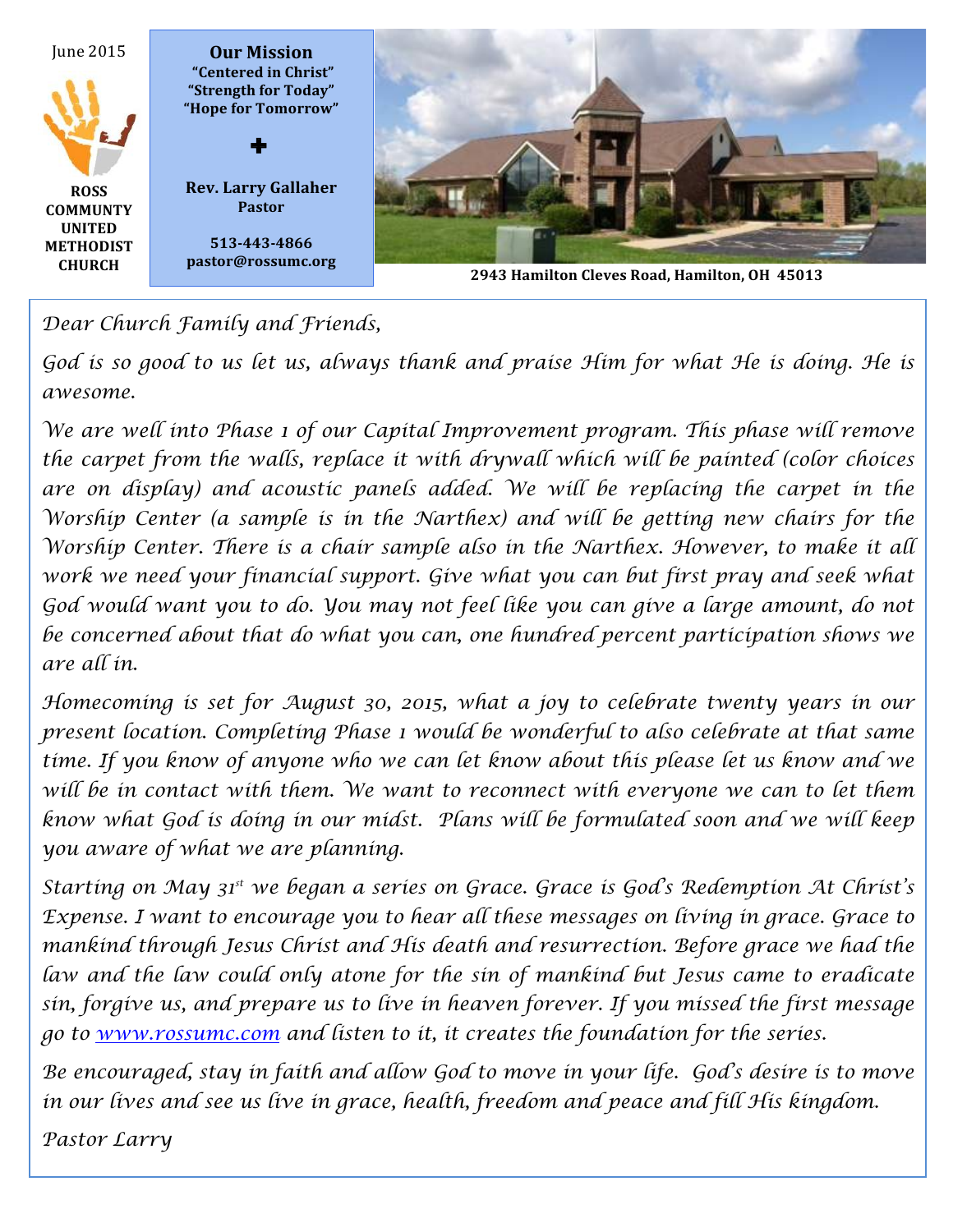**SUNDAY MORNING SCHEDULE**  $+$ 

**Sunday School**  $9:15 - 10:00$ *(For All Ages)*  $+$ **Fellowship**  $10:00 - 10:30$  $\div$ **Church Service** 10:30 *(Children's Church 1st & 3rd Sunday's during summer)*

#### **"Prayer Shawl Ministry"**

**Please spread the word: ------**If anyone has a family member, friend, etc. that is gravely ill, please let me know in the Sunday service, or email me at www.carolfarmer90@yahoo. com. Also contact me for more information. This program is 100% voluntary, and the Church has not spent a penny. We can also use more volunteers. Have a great day in the Lord.

*Submitted by Carol Farmer*

# Information Page

#### **CONTACTS**

| Pastor:                              |              |  |
|--------------------------------------|--------------|--|
| Rev. Larry Gallaher                  | 513-443-4866 |  |
| Lay Leader:                          |              |  |
| Jim Rechel                           | 513-521-5223 |  |
| <b>Assistant Lay Leader:</b>         |              |  |
| Leroy Singleton                      | 513-593-4433 |  |
| Church Council                       |              |  |
| Phil Brown                           | 513-868-2338 |  |
| Trustees                             |              |  |
| Jim Lynch                            | 513-737-9998 |  |
| <b>Sunday School Superintendant:</b> |              |  |
| Sandy Hogeback                       | 812-593-2984 |  |
| <b>Music Director:</b>               |              |  |

**Pianist**: Lori Campbell 513-863-1421 **Cornett**: Karen Auffinger 513-738-5225 **Drums**: Chip Schoepf 513-738-8105 **Nursery Attendant**: *(Ages birth through four years)* Robin Montgomery 513-892-2295 **Prayer Chain**: Vicky Foster 513-738-3748 **Newsletter**: Phil Brown 513-868-2338

**Visit the Ross Community United Methodist Church web page at: http://www.rossumc.org/**



to rcumcnewsletter@gmail.com if *you would prefer to receive your issue of The Ross Community United Methodist Church Newsletter by e-mail.* 

*Thank You, Editor*

#### **COMMUNION**



If you are **home bound** and would like to **receive communion** please contact the church office at  $(513)$  868-2923. Rev Larry Gallaher or Lay Leader Jim Rechel will return your call.

**MONTHLY MEETINGS**  $\ddagger$ **United Methodist Women Second Tuesday of the month** *@ 10:00 a.m.*  $\ddagger$ **Trustees - Nurture & Missions**

*First Tuesday of the month @ 6:30 p.m.*  $\ddagger$ 

#### **Church Council**

**Second Monday of the month** *@ 7:00 p.m.*  $\ddag$ 

#### **United Methodist Men** Last Saturday of the month *@ 8:00 a.m.*

#### **ALTAR FLOWERS**



**We pray that you enjoy** the **beautiful flower bouquets on** the

**Church Altar on Sunday mornings.**

If you wish to have special flowers to **commemorate** or in **memory** of a special **occasion** or **person please contact Debbie Gilman @ 513-923-9457**  at least two weeks prior to the date you wish the **special flowers to be** 

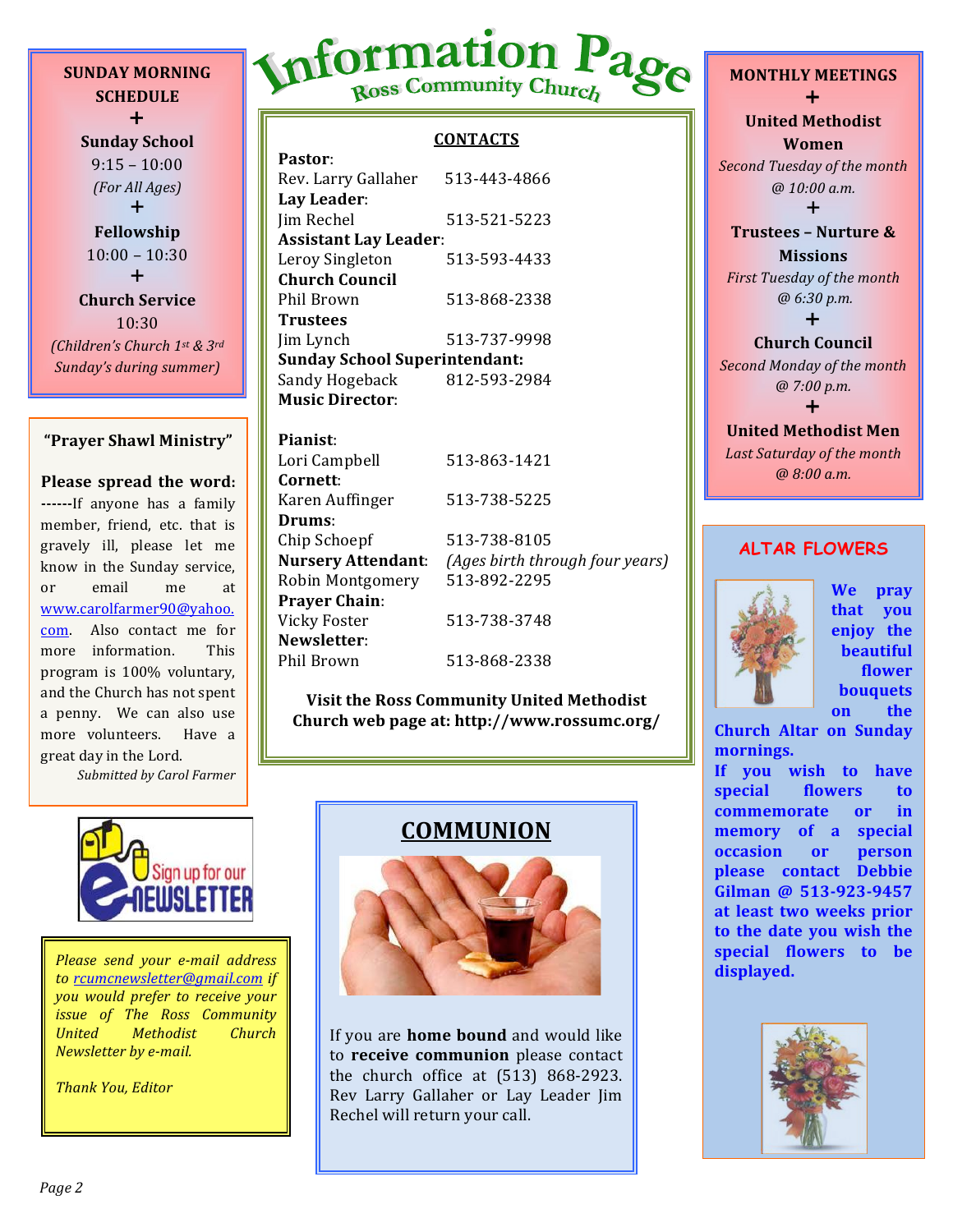



*Submitted by Judy Creasy*

On Sunday June 7, 2015 the women will be giving seven scholarships to: Sammie Beckman, Carolyn Conrad, Clint Oliver, Heather Rheinfrank, Emma Schoepf,

Maggie Schoepf & Sara Winsted. We have just found out that Dorothy Gard, who passed away last month, is donating \$10,00.00 to our scholarship fund so we will be able to continue our scholarships for many more years.

The next UMW women's monthly meeting will be on Tuesday, June 9, 2015 at 6:30PM at Frisch's restaurant, 1225 Main Street, Hamilton. We are hoping all women can attend this dinner, even the working women.

The women helped in the kitchen at the Yard Sale. Thanks to all who served the food.

The Mother's and Special Others Banquet was a huge success. It was a Hawaiian Luau theme dinner, with a Hawaiian dancer. We had about 70 women attending the dinner and had a great time. Thanks to Mae and all the women that helped with the food and decorations.

Please keep trying to help Carol Farmer by crocheting Prayer Shawls or by donating yarn for the Shawls. Also remember to continue bringing your old eyeglasses to church. 

We will return in September on the  $8<sup>th</sup>$  with a meeting at the church at 10:00AM. Hope all have a wonderful summer.

**Editor's Note:** Judy Creasy's article was submitted in a timely manner. It is the newsletter that is late being published.



#### **CONTINUING PRAYERS**

Continuing prayers for the vision of Ross Community United Methodist Church; Our Church Family; our President, our nation and our military personnel; Pastor Larry and Cindy; Pastor John and Lisa; Pastor Kyle and Karen; Pastor Grant and Ann; Bev Papet; Gary Brown; Vicki Hilton; Steve



Jacobs; Jake Phelps and family; Jo and Randy Anderson & great grandson Tyson and family; Don and Annette Hegner; Earl Whirls; Betty Merz; Prentice Family; Tim Zecher; Tari Halcomb; Leslie Fisher; Melissa Schoepf; Niederman & Conrad Families and AJ Pittman and family.

*If you know of additions or deletions, please see or call Vicky Foster* @ 738-3748. Provide your e-mail address to Vicky for the e-Prayer Chain.



#### **SUNDAY SCHOOL MISSION ACTIVITY**

The children of our Sunday School classes are learning about the Great Commission and what it means to be a Disciple. We have taken on a Mission Project for school children in the Ross School System.

We are collecting #2 yellow pencils, wooden rulers and erasers (2" pink ones). We invite you to help us with the collection. Ms. Nancy has agreed to help us distribute the items.

Thank You, Sandy Hogeback and Debbie Kunick



**Please Note:** Jr. Church during the summer will be two times a month, the first & third Sunday's.

June 7 & 20 ---- July 4 & 18 ----- August 18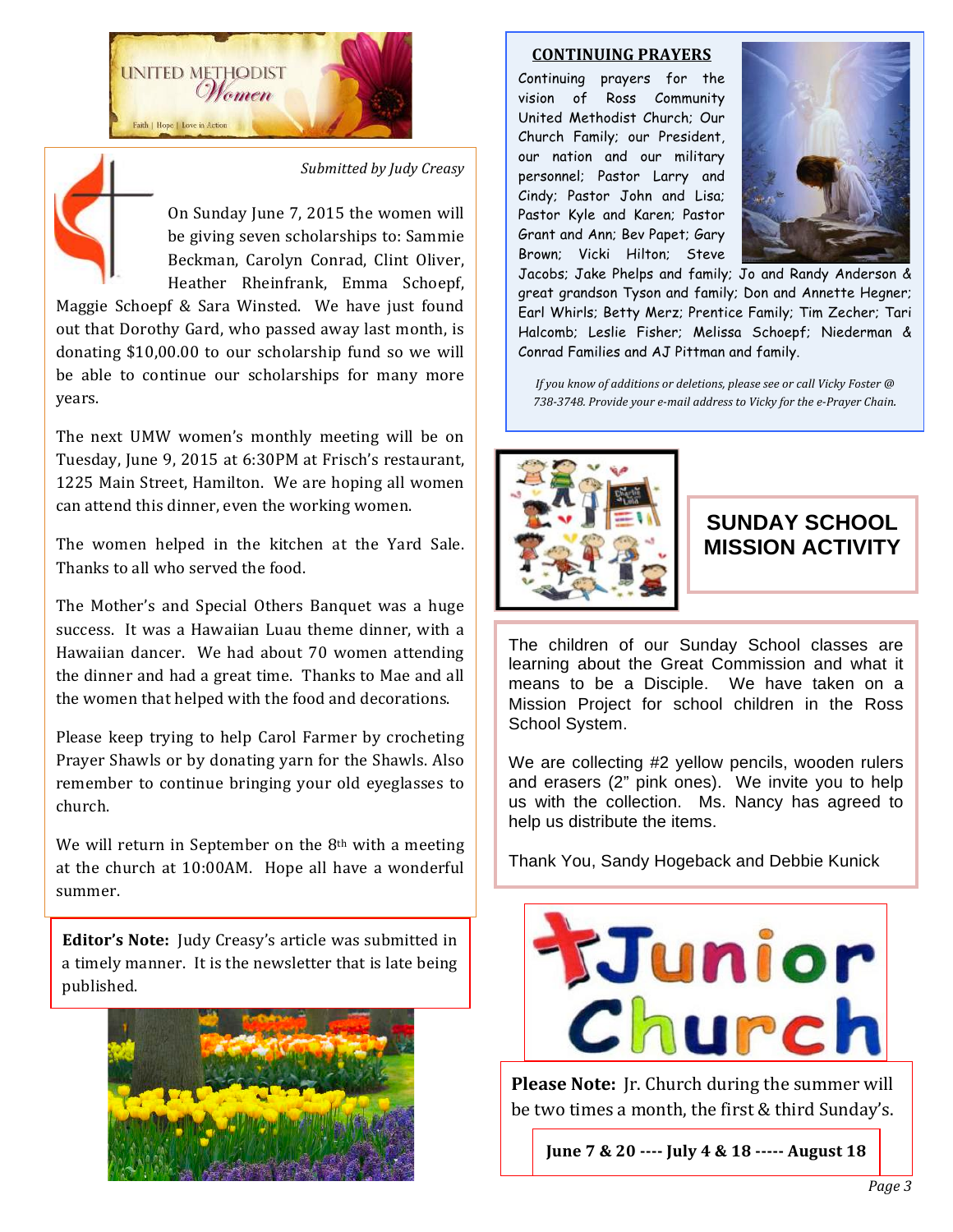#### **In Memoriam**

#### **October 10, 1921 -- April 20, 2015**



GARD, Dorothy A. Age 93, of Hamilton, passed away on Monday April 20, 2015 at Berkeley Square Health Care. She was born on October 10, 1921, in Bluffton, Indiana the daughter of the late Mont Everett and Iva Rosetta (Gourley) Davison. On October 21, 1956 she married Roland "Rody" Gard in Hamilton and he preceded her in death on March 14, 1990. She was employed at the Frigidaire Division of General Motors in Dayton, Ohio and later at Fisher Body in Fairfield retiring in 1982 after 39 years of service. Dorothy was a member of the Park Avenue United Methodist Church, Elks Ladies Golf League, Ft. Hamilton Chapter #562 OES, YWCA, and Fort Hamilton Hughes Auxiliary and volunteer at the hospital with over 3000 hours of service. Dorothy is survived by her brother, Roger "Pet" W. Davison, Washington, D.C. and two step daughters, Marcia Gard Kaeser and Jane Ann Gard. She was preceded in death by one brother and seven sisters. At Dorothy's request there were no services and her body was donated to the University of Cincinnati College of Medicine. Memorials may be directed to The Women's Fund, in care of the Hamilton Community Foundation 319 N. Third St., Hamilton, Ohio 45011. Online condolences are available at weigelfuneralhome.com Published in Journal-News on May 15, 2015.



#### **Worship Leaders Greeters** / Ushers

| <b>June</b> |                   | <b>June</b> |                            |
|-------------|-------------------|-------------|----------------------------|
| 7           | <b>Phil Brown</b> | 7           | Jim & Sally Rechel         |
| 14          | Roger Creasy      | 14          | Phil & Brenda Brown        |
| 21          | Nancy Beckman     | 21          | Debbie Gilman & Lois Lynch |
| 28          | Jim Rechel        | 28          | Wayne & Linda Estep        |
| July        |                   | July        |                            |
| 5           | Wes Flannery      | 5           | Butch & Trey Foster        |
| 12          | Leroy Singleton   | 12          | Roger & Judy Creasy        |
| 19          | Debbie Gilman     | 19          | Bill & Brenda Oliver       |
| 26          | Tom Bevington     | 26          | Jim & Sally Rechel         |
| Aug         |                   | Aug         |                            |
| 2           | Tim Zecher        | 2           | Phil & Brenda Brown        |
| 9           | Greg Conrad       | 9           | Debbie Gilman & Lois Lynch |
| 16          | Wes Flannery      | 16          | Wayne & Linda Estep        |
| 23          | Roger Creasy      | 23          | Butch & Trey Foster        |
| 30          | Nancy Beckman     | 30          | Roger & Judy Creasy        |



|  | June Niederman |
|--|----------------|
|--|----------------|

- Todd Taylor **Bill Wright**
- Barb Winsted
- Paul Gilman
- Earl Winsted 16
- Dave Wilson 18
- Earl Whirls 20
- Eli Rheinfrank 21
- **Melody Conrad** 22
- Caleb Broughton 25
- Wes Flannery 27
- **Chris** Foxx 28
	- Ruth Estep

## Upcoming **Events**

#### *Sunday, August 30*

*During Worship Service*

*We will be celebrating 20 years at our present location. Please invite friends, family and former church members and attendees to our celebration. More details to follow.*

#### *Saturday, September 19, 2015*

*Nicaragua Fiesta Dinner And Talent Show See add on page 5.*